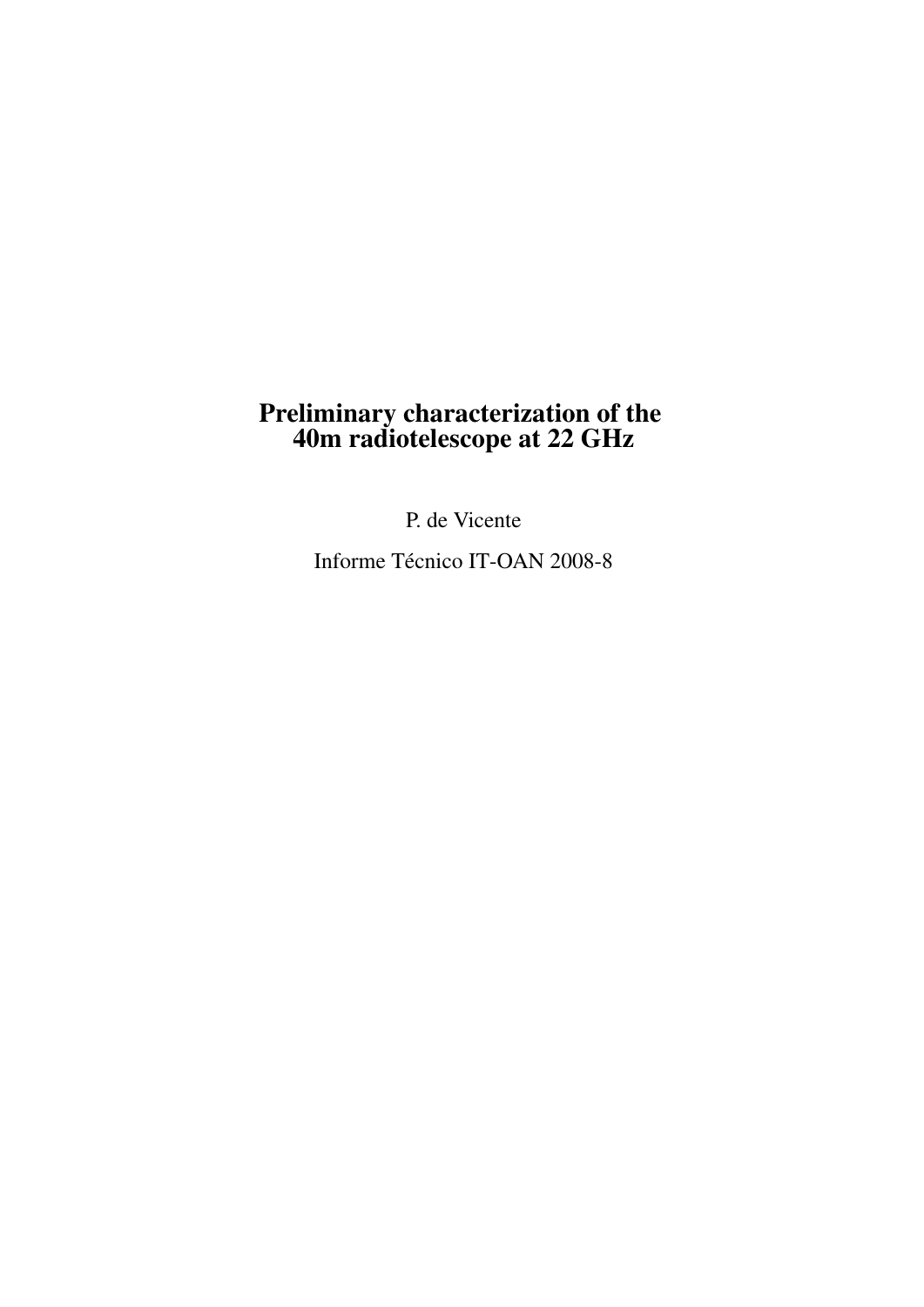## Revision history

| <b>Version</b> | Date | <b>Author</b>                          | <b>Updates</b> |
|----------------|------|----------------------------------------|----------------|
| 1.0            |      | 18-04-2008 P. de Vicente First version |                |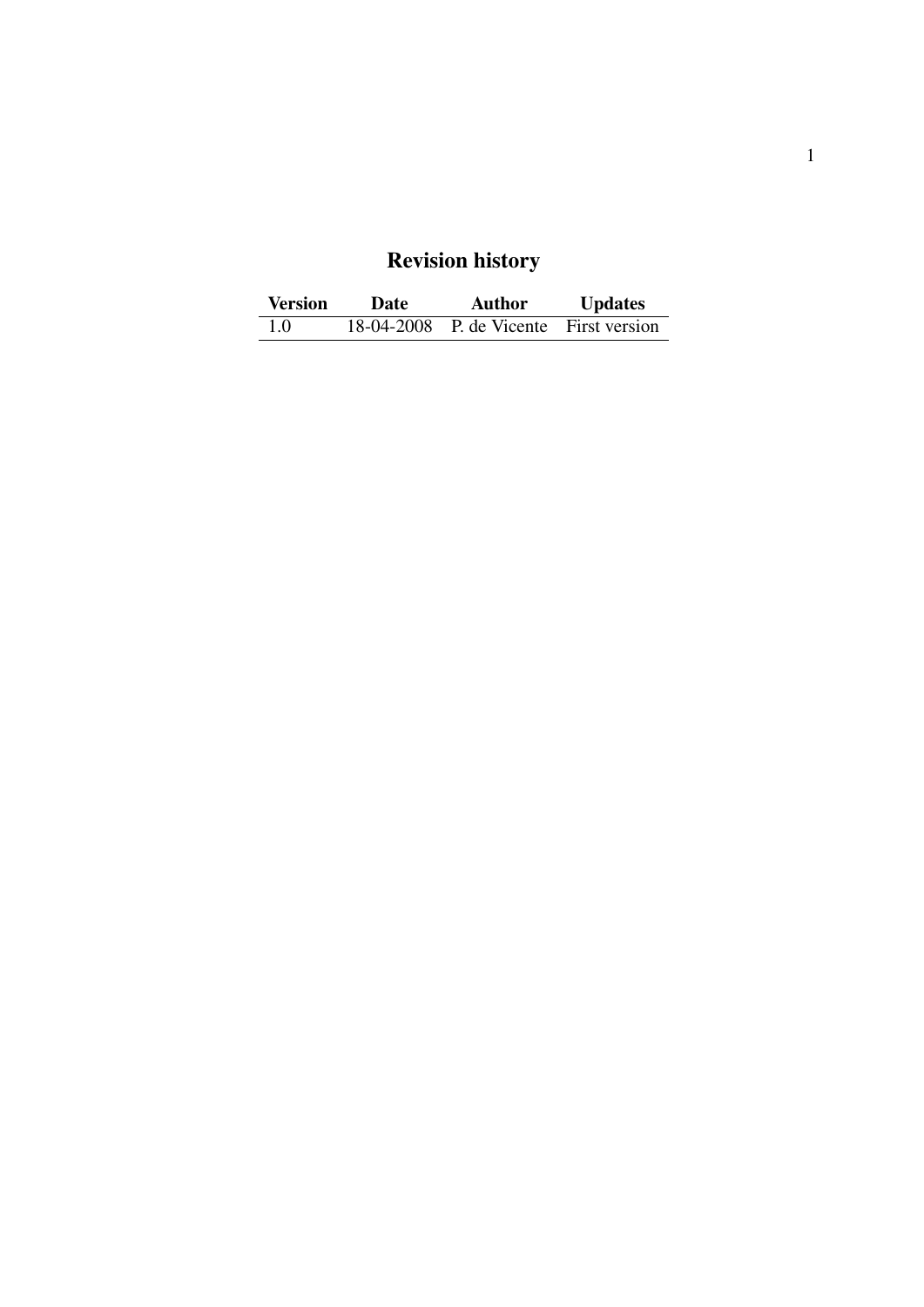### ÍNDICE 2

# Índice

| 1. Introduction                                                                   | 3                       |
|-----------------------------------------------------------------------------------|-------------------------|
| 2. General setup                                                                  | 3                       |
| 3. Receiver-Backend setup description                                             | $\overline{\mathbf{4}}$ |
| 4. Useful tools                                                                   | 5                       |
| 5. Pointing model. First iteration                                                | 7                       |
| 6. Focus determination<br>6.2. Radial displacements and tilts of the subreflector | 8<br>8<br>10<br>13      |
| 7. Pointing model. Second iteration                                               | 15                      |
| 8. Efficiency, System temperature and SEFD                                        | 16                      |
| 9. Open issues and pending tasks                                                  | 19                      |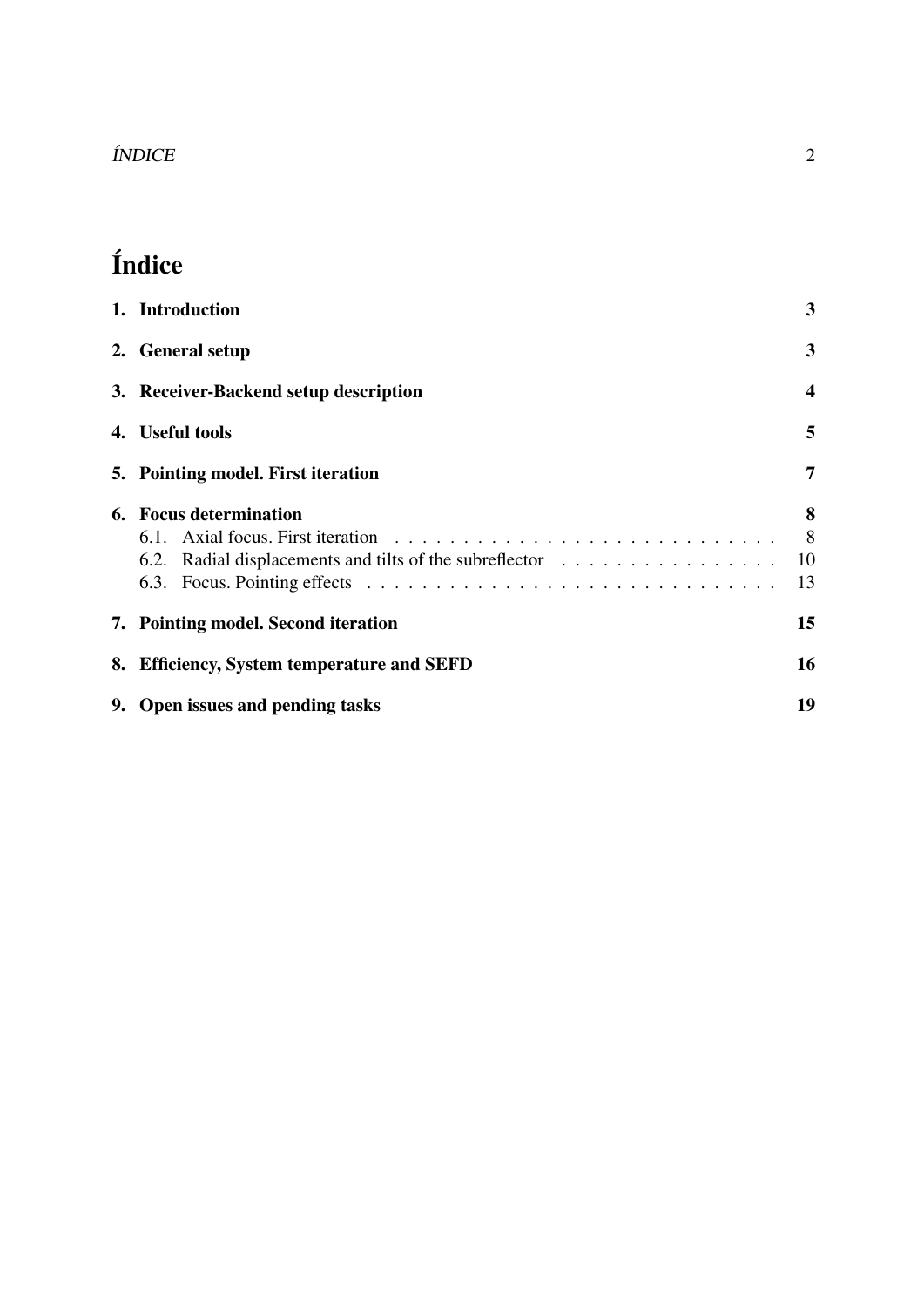### 1. Introduction

This report describes the first results obtained during the commissioning of the 40m antenna. The pointing, focus and efficiency of the antenna at 22 GHz are reported here. The measurements were performed as part of the software developement process. The author has written all the high level code that controls the antenna and the observations were part of this process since it allowed to test, debug and improve the code.

This report may seem incomplete but we had good reasons to leave it "unfinished". High pressure was on the author to prepare the telescope for VLBI observations and there was no time to investigate the problems found while charaterizing the telescope. Some of these issues, like systematic pointing errors, are still open at the time of the report and prevented to complete this task on a short time. A second report will be written once the pressure has disappeared and there is time to investigate and solve them. Open issues and pending tasks are summarized at the last section.

### 2. General setup

The geodetic coordinates for the 40m are reported by de Vicente (2005). Horizontal coordinates were obtained using an orthophotograph and referring them to the 14m antenna position derived from VLBI observations. The height was estimated from the topographic level curves, the height of the supporting tower and size of the receiver cabin and was also referred to the 14m antenna position. Since the 40m is a Nasmyth antenna, and its axis do not intersect, the coordinates refer to the point in the azimuth axis which is closest to the elevation axis. For completness we reproduce the coordinates in table 1. These coordinates should be updated with those obtained from future VLBI observations.

| Latitude $(N)$          | Longitude $(W)$ Height $(m)$ |       |
|-------------------------|------------------------------|-------|
| $40^{\circ}$ 31' 28.87" | $3^{\circ}$ 05' 12.71"       | 989.9 |

Cuadro 1: 40m antenna geodetic position. Obtained using an orthophotograph and referred to the VLBI position of the 14 m antenna.

The pointing in elevation was corrected for refraction according to the algorithm described by Planesas et al. (2005). This model is appliable for elevations higher than 10 degrees. The refraction correction is done in real time from parameters collected at the weather station with a temporal periodicity of 1 minute. No observations were done with wind speeds higher than 5 m/s. Although the antenna designer, MT-Mechatronics, guarantees a non degraded operation for wind speeds higher than 10 m/s, we discovered that 8 m/s may have a non negligible impact in the pointing of the antenna depending on the relative orientation between the antenna and the wind direction.

The observations reported here were performed using the internal Heidenheim tables that the ACU uses. The inclinometers were not active and only one encoder in elevation was working. By the end of 2007 one of the two elevation encoders broke and by the time of this report a replacement was not installed yet.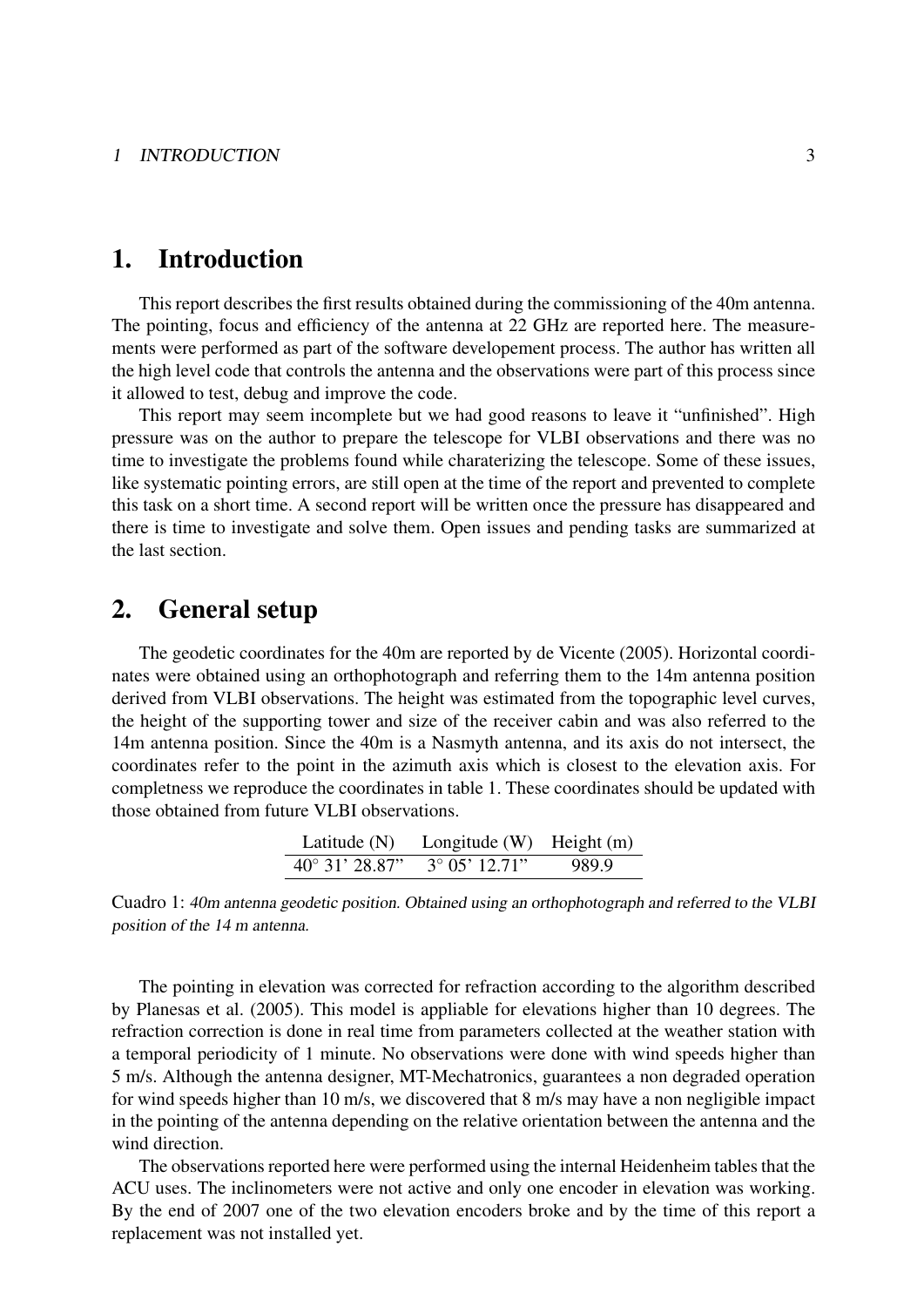### 3. Receiver-Backend setup description

After the basic tests on the servos of the 40m described elsewhere we have determined a pointing model, the dependency of the focus with elevation and the efficiency of the 40m antenna at 22 GHz.

The 22 GHz receiver is the first one installed at the 40m radiotelescope. It was installed initially in June 2007 and was used for the first radio detection performed by the 40m radiotelescope with the antenna stopped while a radio source (the moon) transited through the beam. The receiver was installed definitively at the beginning of 2008 and has been used since then for the commissioning of the antenna.

The 40m radiotelescope is a Nasmyth antenna and the radiation detected at the 22 GHz receiver reflects on 5 mirrors before arriving at the horn:

- M1. It is the main parabolic reflector.
- $\blacksquare$  M2. It is an hiperbolic subreflector supported by a tetrapod and a structure at the end of it. This mirror has 5 degrees of movement: lateral displacements x and y, axial movement along z axis, and tilts around the x and y axis. The antenna can observe in primary focus or secondary focus. This is achieved by moving M2 along the parabola axis by 1 meter. The secondary position is achieved placing M2 in the closest position to the main reflector.
- M3. It is a planar rotating mirror along the parabola axis located at the receiver cabin and close to the focus of the antenna. This mirror has an elliptical shape since it always forms an angle of 45 degrees with the axis of the parabola. It moves synchronized with elevation such that it always points towards M2. Radiation arriving at M3 is directed perpendicular to the parabola axis. Two opposite directions can be selected, originating two branches of mirrors.
- M4'. It is a fixed planar mirror. It can be tilted 20 degrees and two positions are available: 0° and −20°, but only the first one is used since the second one does not point to any receiver.
- M6. It is a fixed small parabolic mirror behind M5.

The 22 GHz receiver has two possible setups: VLBI and single dish, and two selectable bands: upper and lower band. Details are described by Malo et al 2006. For these tests we used the VLBI setup, the lower band and LCP (left circular polarization). In this configuration the receiver generates an instantaneous bandwidth of 500 MHz at the IF (Intermediate Frequency). The central frequency at the sky was 22580 MHz. Figure 1 shows a schematics for the 22 GHz receiver.

The signal is attenuated 22 dB at the FI output and sent through a YYYY cable to the backends room where it is attenuated 19 dB further at the wideband continuum detector input. This detector, built at the Centro Astronómico de Yebes, (Gallego et al 19xx) , has a bandwidth of 1150 MHz and generates an analog voltage which is read by a Keithely 2701 multimeter. The multimeter is remotely controlled and the values retrieved and stored on a FITS file together with information from the antenna. The chosen integration time for the observations described here was 1 second.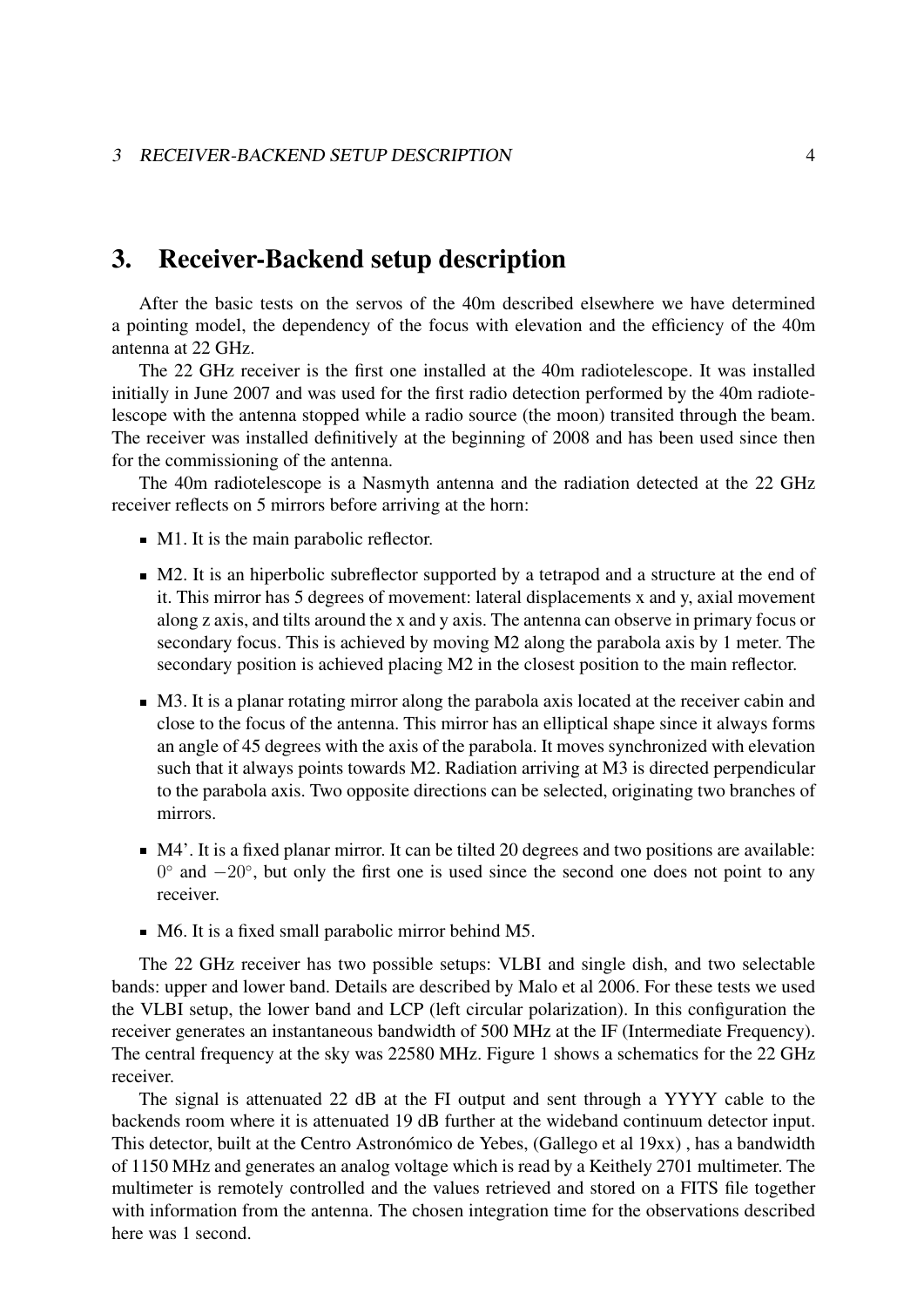

Figura 1: Setup frequency for the 22 GHz receiver

### 4. Useful tools

The search for a good pointing and focus behaviour can be accelerated with some useful tools which allow to know the behaviour of the radiotelescope in almost real time. These tools have also proved to be very valuable for the development and debugging of code, which was tested with these observations.

**KStars** KStars is a KDE application which renders the sky for any location and date on the Earth. It allows to command it from an outside application or script, by taking profit of DCOP. Using DCOP we can, for example, set the tracking center. On the other hand we can also define a FOV (Field Of View) symbol to represent the beamwidth of the 40m radiotelescope on the sky. These two features allow to display the antenna beam on the sky as the telescope moves. It is also possible to select interactively any zoom factor. The Python script below feeds KStars with its tracking position.

```
from Acspy.Common.Callbacks import *
 import ACS, ACS__POA
 import oanAcu40m, oanAcu40m__POA
 from commands import *
 # Using only the component and the properties:
 #----------------------------------
 sc = PySimpleClient()
 c = sc.getComponent("BECKHOFF")
 azimuth = c. qet actPosAz()elevation = c. qet actPosEl()
kstarsInstance = qetoutput("dcopfind -a 'kstars*'")
live = True
while (life):
az = azimuth.get_sync()[0]
```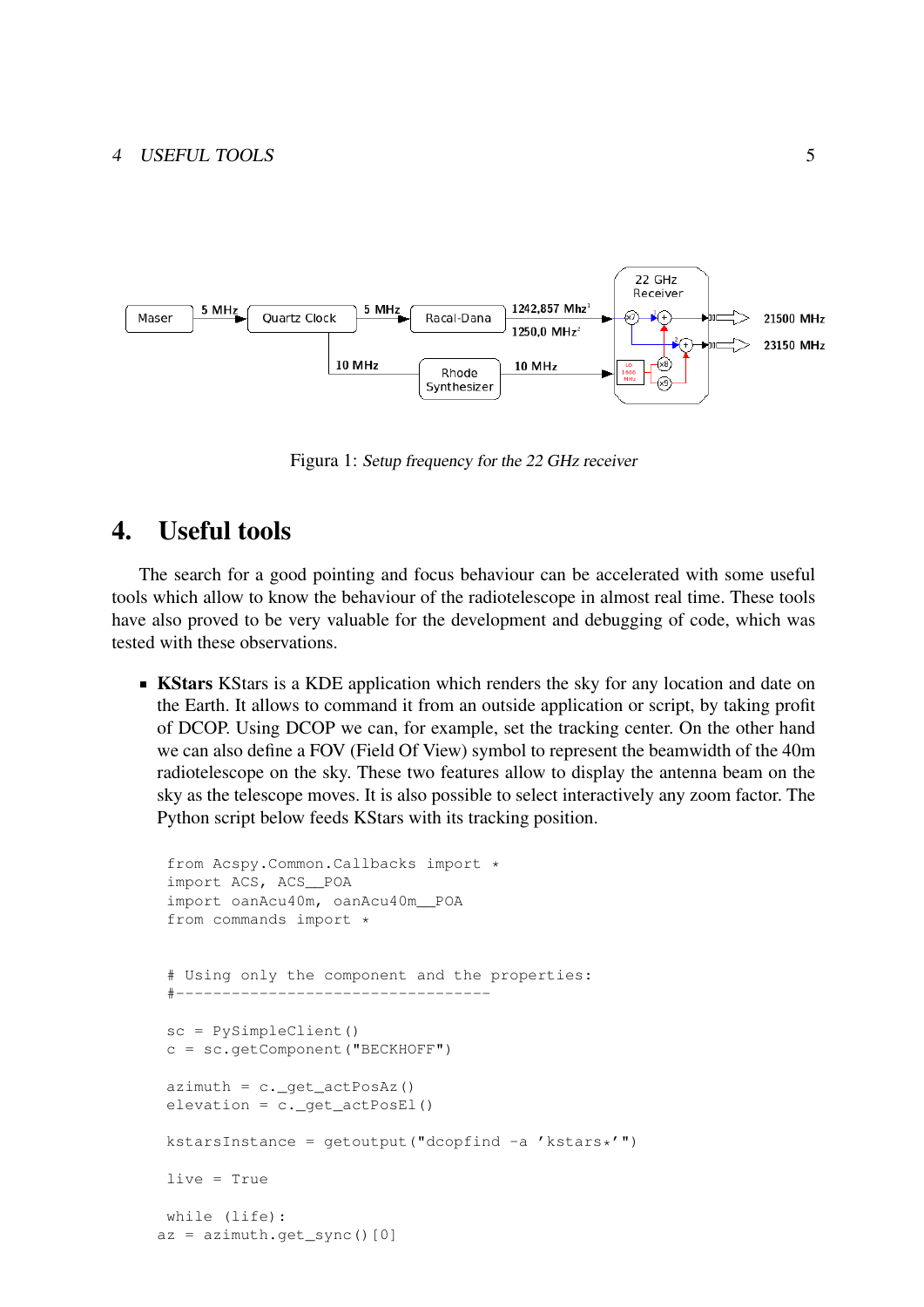```
el = elevation.get_sync()[0]
comando = "dcop %s KStarsInterface setAltAz %f %f" % (kstarsInstance, el, az)
salida = qetoutput(comando)
kstarsInstance = qetoutput('dcopfind -a 'kstars'')if kstarsInstance != '':
life = True
else:
life = False
print "Finished..."
sc.releaseComponent("BECKHOFF")
sc.disconnect()
```
The beamwidth of the antenna can be created by selecting menu entry Preferences->FOV symbols->Edit FOV symbols and creating a new item. It is possible to choose a radio beam, by giving the diameter and observing wavelength. The zoom is controlled with the wheel of the mouse.

If the azimuth and elevation of the antenna are not updated frequently KStars, will show a jerky behaviour and the sources on the sky will aparently jump relative to the beamwidth. In the 40m antenna, at the time of this report, these values are updated each 250 ms, a too large value for KStars.

External catalogs can be imported and represented in the program, but versions below KDE 3.5.8 have an error that makes this feature usesless. The author of this report is a collaborator of KStars and modified its code to fix that bug. The patched version was commited to the KDE SVN repository and is available for version 3.5.9. Versions 4.x use a different schema and this feature may work differently.

The format of the lines for a catalog is as follows:

0 09:03:53.15 67:57:22.686 3.704 J0903+679

The first column is the type of object, 0 means a point like one (like a star), second and third columns are Right Ascention and Declination at J2000, fourth column the magnitude and last column the source name.

Radio sources are characterized by their flux. The higher the flux, the brighter the source. KStars, as other similar applications represents sources according to their visual magnitudes. The lower the magnitude the brighter the source. In order to render radio sources on KStars and depict them with points with a size proportional to their flux, a catalog was created generating fake magnitudes between 2 and 7, assigning magnitude 2 to the largest flux and 7 the weakest on the catalog. This task was done by G. Quintana-Lacci as part of the ellaboration of catalogs for the 40m antenna by Colomer et al.(2007).

When importing a catalog the user is given the possibility to choose a name for it, the color to represent all the sources it contains, and the order in which the columns with data appear. These settings are saved in a new file which will be loaded with each startup of KStars.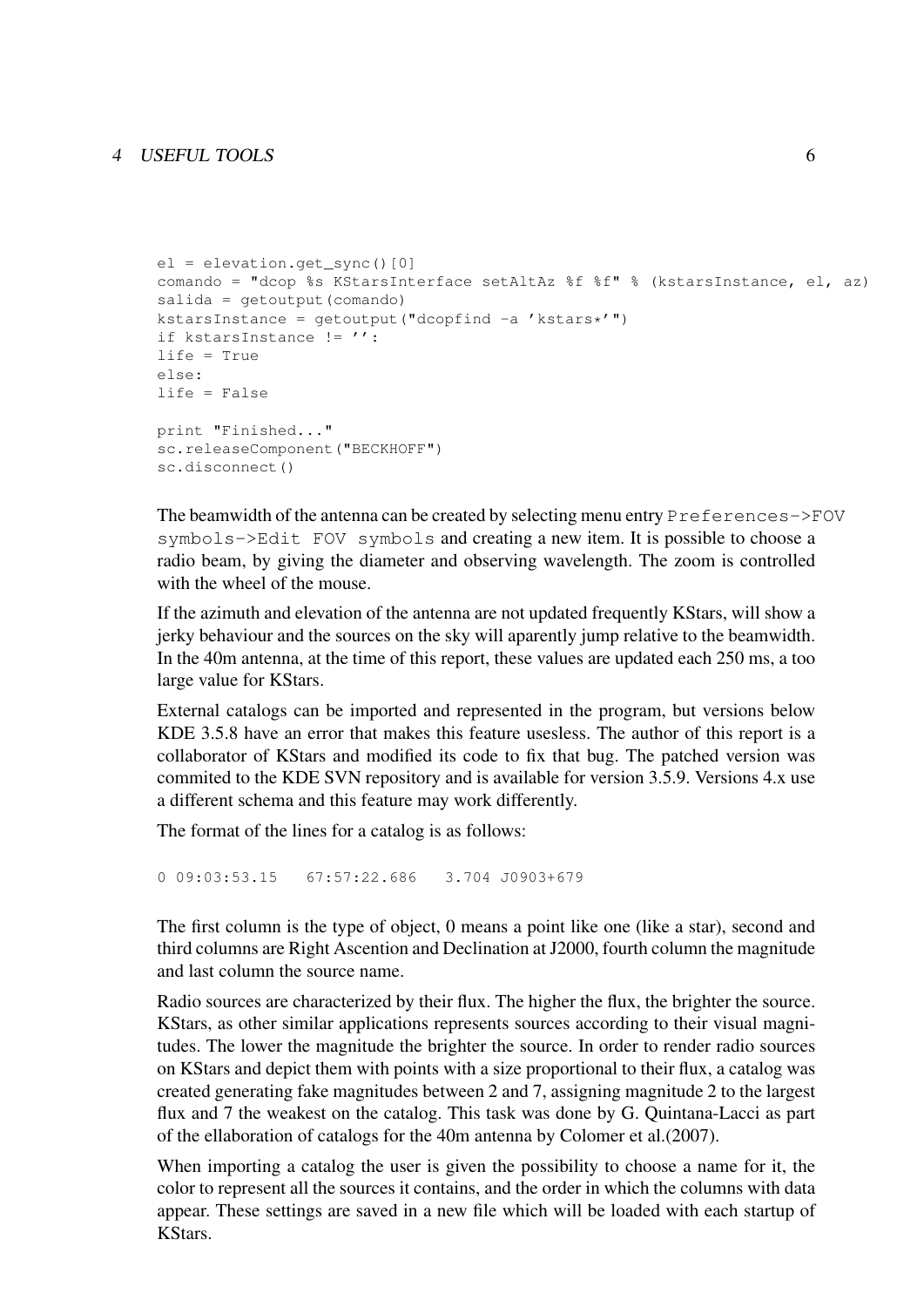#### 5 POINTING MODEL. FIRST ITERATION 7

**ACS Monitor** The last value obtained by the OAY-16 continuum detector may be monitored continuously, and represented graphically using a Java application from the ACS (Alma Common Software) infrastructure. This application may represent the last 500 hundred values and adjusts its scale either automatically or manually.

Running the previous two tools, KStars and the monitor, in separate windows it is possible to watch in real time at which relative position between the source and the antenna beam the maximum of the continuum radiation occurs. It is even possible to compare the detected intensity with the ones from previous scans if they are not too separated in time. This allows to correct the pointing of the antenna immediately after the scan has finished.

**GILDAS** The analysis of the pointing needs to be done rigorously and for this we use GILDAS's single dish reduction program CLASS. GILDAS is installed in one of the computers. The details on how to interface it with ACS infrastructure and the telescope control system are out of the scope of this report and will be documented elsewehere.

### 5. Pointing model. First iteration

The determination for the pointing and focus model is an interactive process. In this section we describe the first step.

The starting point was to use the azimuth encoder offset determined from the preliminary pointing model for the optical telescope described by Alonso et al. (2008) to detect Jupiter. Elevation offset was determined by trial and error looking towards the moon. The antenna was pointed towards Jupiter and some single cross pointing drifts in azimuth and elevation were performed on top of it. Jupiter is the most intense almost point-like source in the sky at 22 GHz at the time of the report. The source can be approximated by a disk of constant intensity, with a size of  $36'' \times 34''$ , and a brightness temperature of 56.6 Jy.

Pointing scans were done close to the culmination, (180° azimuth and 27° elevation). We used long arms of 20 arcmins to increase the possibility of detection. All these scans were done with the subreflector in its nominal central position. Figure 2 shows one of the first drifts taken on Jupiter by the 40 m. The HPBW was  $\simeq$  75 arcsecs. The intensity is in volts and no baseline was removed.

Next step was to determine a preliminary pointing model for the 40 m by using the first azimuth and elevation pointing offsets and following Jupiter from the culmination to the horizon. We adjusted the pointing manually. There was a small dependence of the pointing with elevation and no significative dependence on the azimuth angle.

Once we had an approximate idea of pointing at low elevations we tried to make pointing drifts while tracking 3C84. 3C84 is one of the brightest quasars at 22 GHz, although its flux is variable and it culminates close to the zenith in the Centro Astronómico de Yebes, since its declination is very similar to the latitude of the observatory. The azimuth for 3C84 only varies 30 degrees from its rise time until it reaches an elevation of 75 degrees and therefore it is an excellent candidate to determine the elevation pointing error versus elevation without much influence from the azimuth angle and azimuth collimation errors.

Pointing drifts on 3C84 were done from 15 degrees elevation up to 80 degrees elevation. We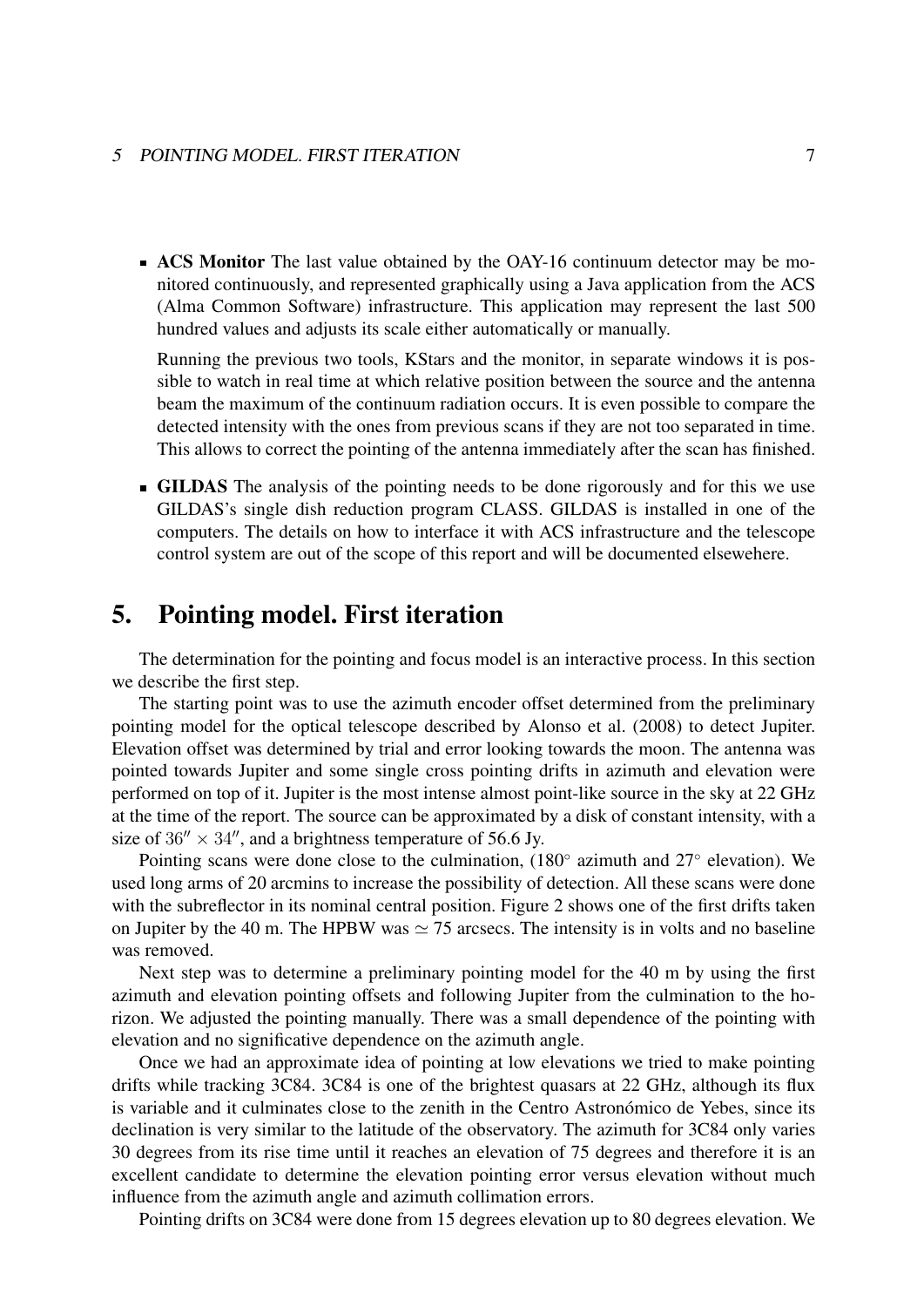

Figura 2: Azimuth drift on Jupiter. Intensity scale is in volts. HPBW is  $80''$  approximately. The baseline was not removed

used arms 1024 arcsecs in length. During the whole sequence we corrected manually the pointing. At high elevations the pointing correction for the azimuth encoder was higher indicating a collimation error for the receiver. Figures 3 and 4 show azimuth pointing errors and elevation pointing errors versus elevation.

With a very poor coverage of the sky we obtained a clear idea of the azimuth and elevation encoder offsets, the azimuth collimation error and the gravitational effect on elevation errors. These errors are described by  $P_1$ ,  $P_2$ ,  $P_7$ ,  $P_8$  and  $P_9$ , which were determined using the previous plots and fitting manually a function to them. Our first pointing model guess was:

$$
P_1 = 2570'' \quad P_2 = 120'' \quad P_7 = -460'' \quad P_8 = 0'' \quad P_9 = -280''
$$

These values were tested later making pointing drifts on quasars at different locations of the sky. Errors were always below 40 arcsecs. This model was used to determine the focus of the antenna.

### 6. Focus determination

#### 6.1. Axial focus. First iteration

An axial displacement of the focus is along the Z axis, which ideally should coincide with the paraboloid and hiperboloid axis. It causes a change in the intensity of the detected signal and a widening of the beam width of the antenna (Baars 1973). Therefore the best axial focus is determined by measuring the intensity at different focus positions and at different elevations. This is only possible once we had an acceptable pointing model.

Axial focus determination was achieved making several pointing crosses at different Z values of M2. The drifts were shorter than those used for pointing in order to last less time and have similar elevations at the different Z values. Each series was made with 5 or 6 different positions of the focus, with a total displacement of 2 wavelengths (24 mm).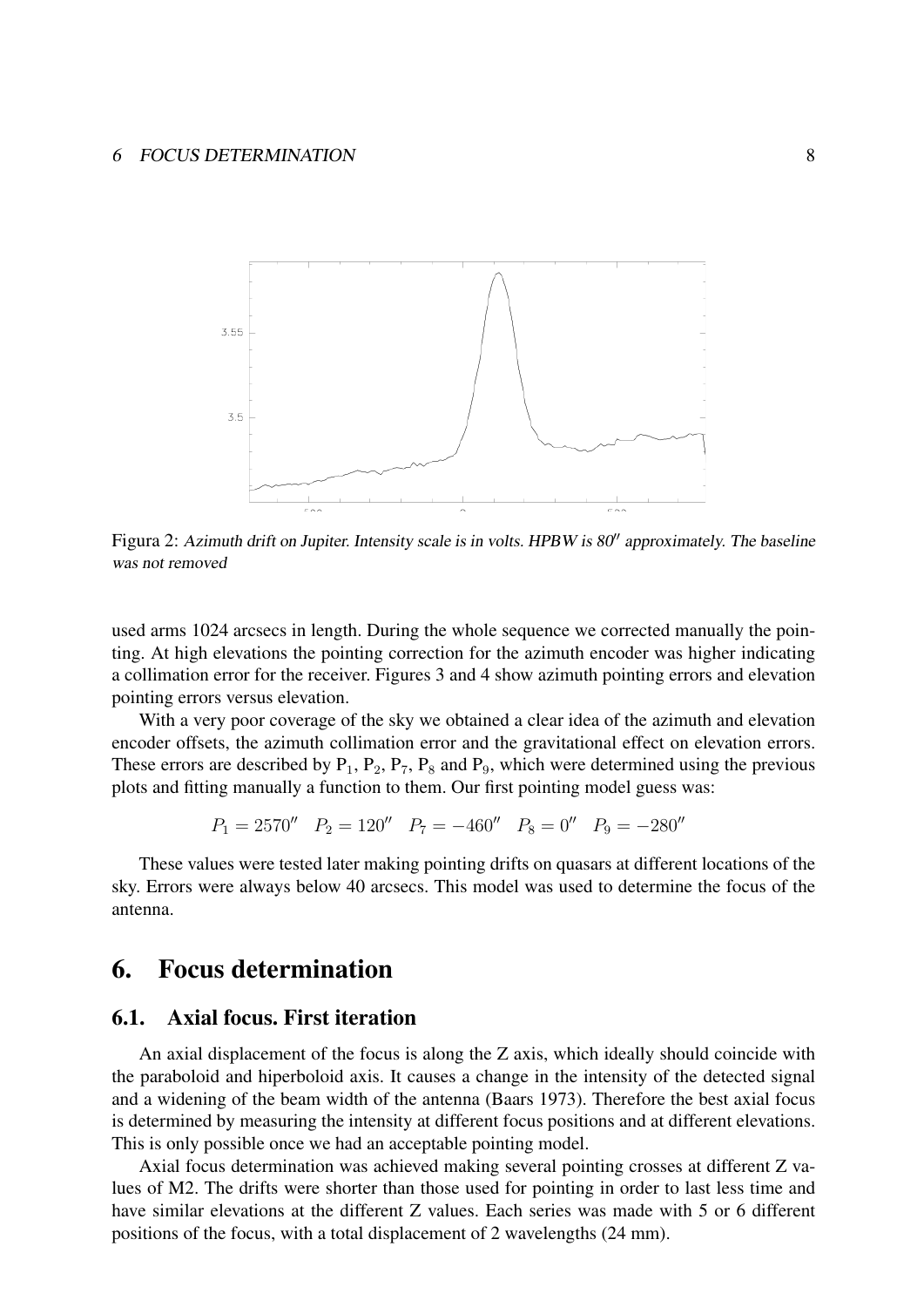#### 6 FOCUS DETERMINATION 9



Figura 3: Preliminary fit to match collimation error in azimuth. Encoder offset used: 2570', Collimation error: 120''.



Figura 4: Preliminary fit to match gravitational deformation as function of elevation. Cosine function with a constant term -460 $^{\prime\prime}$  and an amplitude of 200 $^{\prime\prime}$ .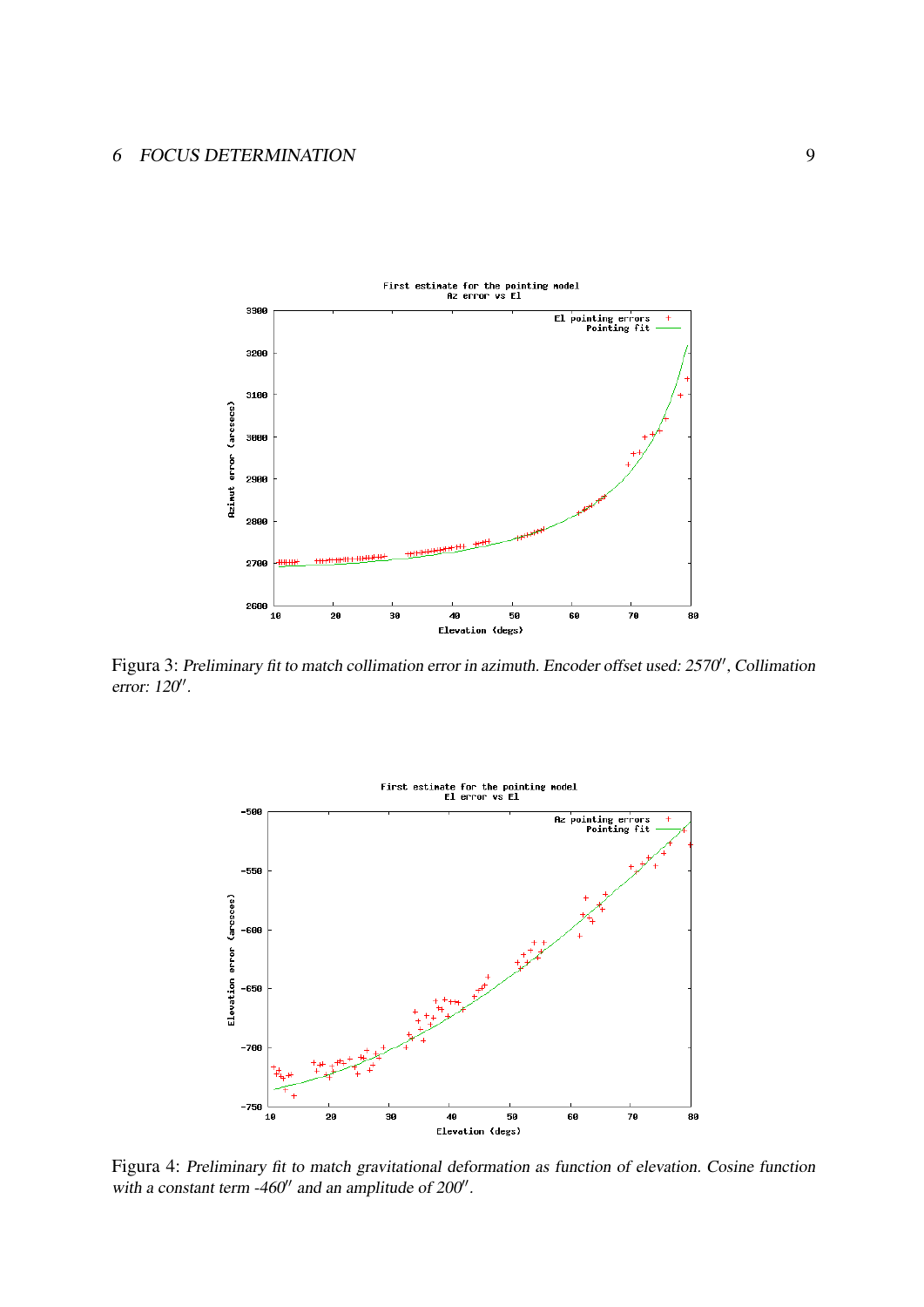#### 6 FOCUS DETERMINATION 10

The final results are visible in Figure 5 where we represent the best Z position from 10 to 80 degrees. The more negative the value, the larger the distance between the main reflector and the subreflector. The total displacement of the focus from 0 to 90 degrees according to this measurement is 27 mm, which probably is due to the gravitational pull and the homologic design of the antenna, that modifies its shape changing the focus position.



Figura 5: First Z focus fit versus elevation.

This result was improved once we determined X and Y positions of the subreflector and we had a better pointing model. Final results are reported in figure 6.

#### 6.2. Radial displacements and tilts of the subreflector

Lateral displacements of the subreflector cause asymmetries in the beam, like coma, small decrease of the antenna gain and a pointing change which depends on the geometry of the antenna. Beam asymmetries require a large dynamic range to avoid secondary lobes being masked by noise. We performed some observations at Jupiter's culmination, where elevation and azimuth change slowly, and at different elevation using galactic source DR21.

Figures 7 and 8 show vertical and horizontal cuts of the beam on Jupiter at an elevation of 26 degrees. The main effects of the subreflector radial displacement, asymmety, gain decrease and a pointing error, can be easily seen.

The best Y position for the subreflector at 27 degrees elevation is  $+12$  mm and the best X position -6 mm.

Figures 9 and 10 show vertical and horizontal cuts of the beam on DR21 at an elevation of 80 degrees. As with Jupiter, the main effects of the subreflector radial displacement can also be seen. From the figures, one can conclude that the best subreflector X position is  $\simeq$  -6 mm.

The Y position of the subreflector varies from 12 mm at 27 degrees elevation to -30 mm at 80 degrees elevation. This means that the subreflector apparently "falls" along the Y axis when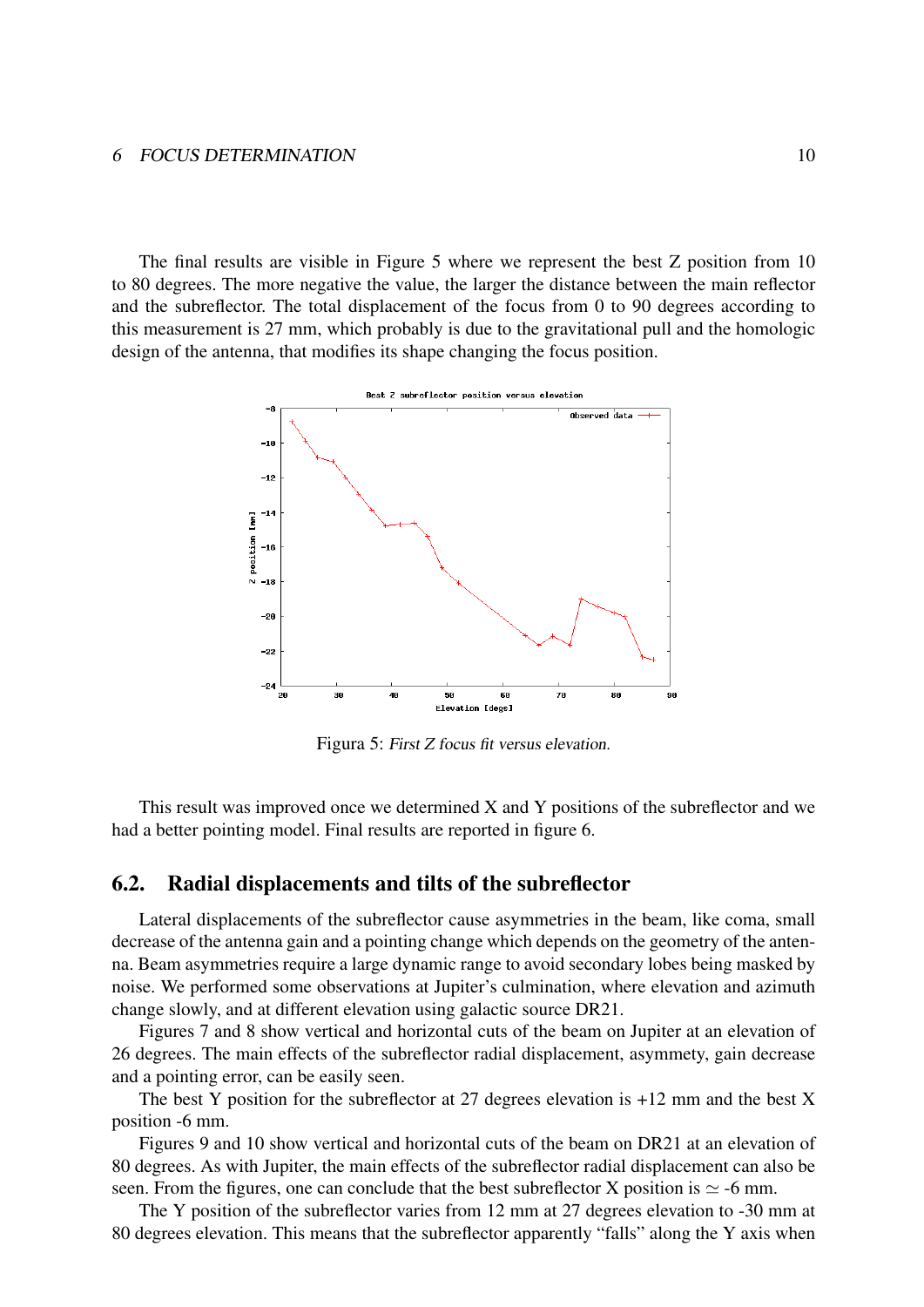

Figura 6: Final fit to Z focus versus elevation. This new focus was fit after X and Y focus were already determined.



Figura 7: Vertical cut of the antenna beam at 22 GHz with different Y positions of the subreflector. The cut was obtained making elevation drifts around 26 degrees elevation on Jupiter. The pointing change due to the displacement of the subreflector was not corrected. Hence the main lobe is located at a different position.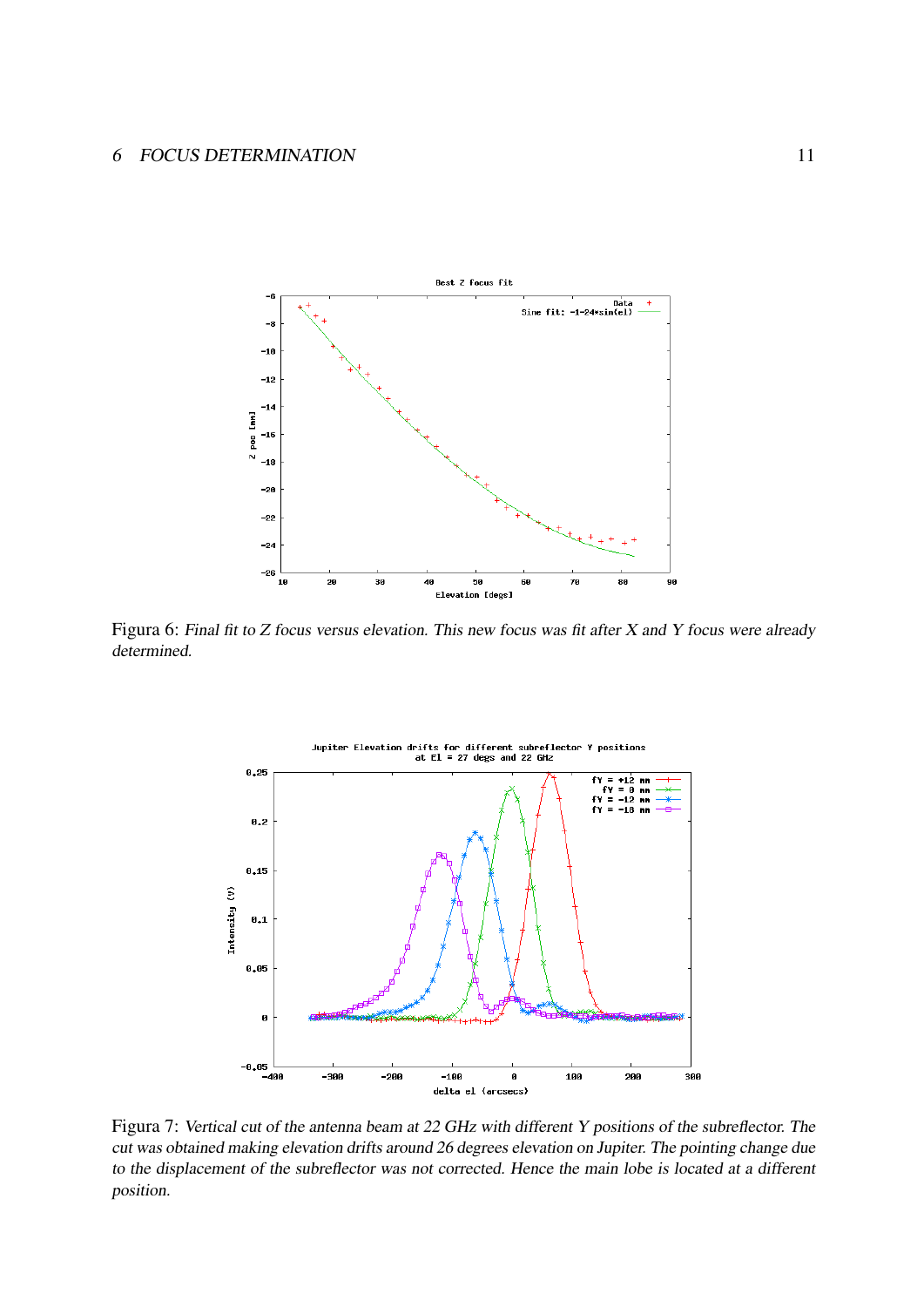

Figura 8: Horizontal cut of the antenna beam at 22 GHz with different X positions of the subreflector. The cut was obtained making azimuth drifts around 25 degrees elevation on Jupiter. The pointing change due to the displacement of the subreflector was not corrected. Hence the main lobe is located at a different position.



Figura 9: Vertical cut of the antenna beam at 22 GHz with different Y positions of the subreflector. The cut was obtained making elevation drifts around 82 degrees elevation on DR21. In this case the pointing change due to the displacement of the subreflector was corrected and hence the main lobe is centered in the scan.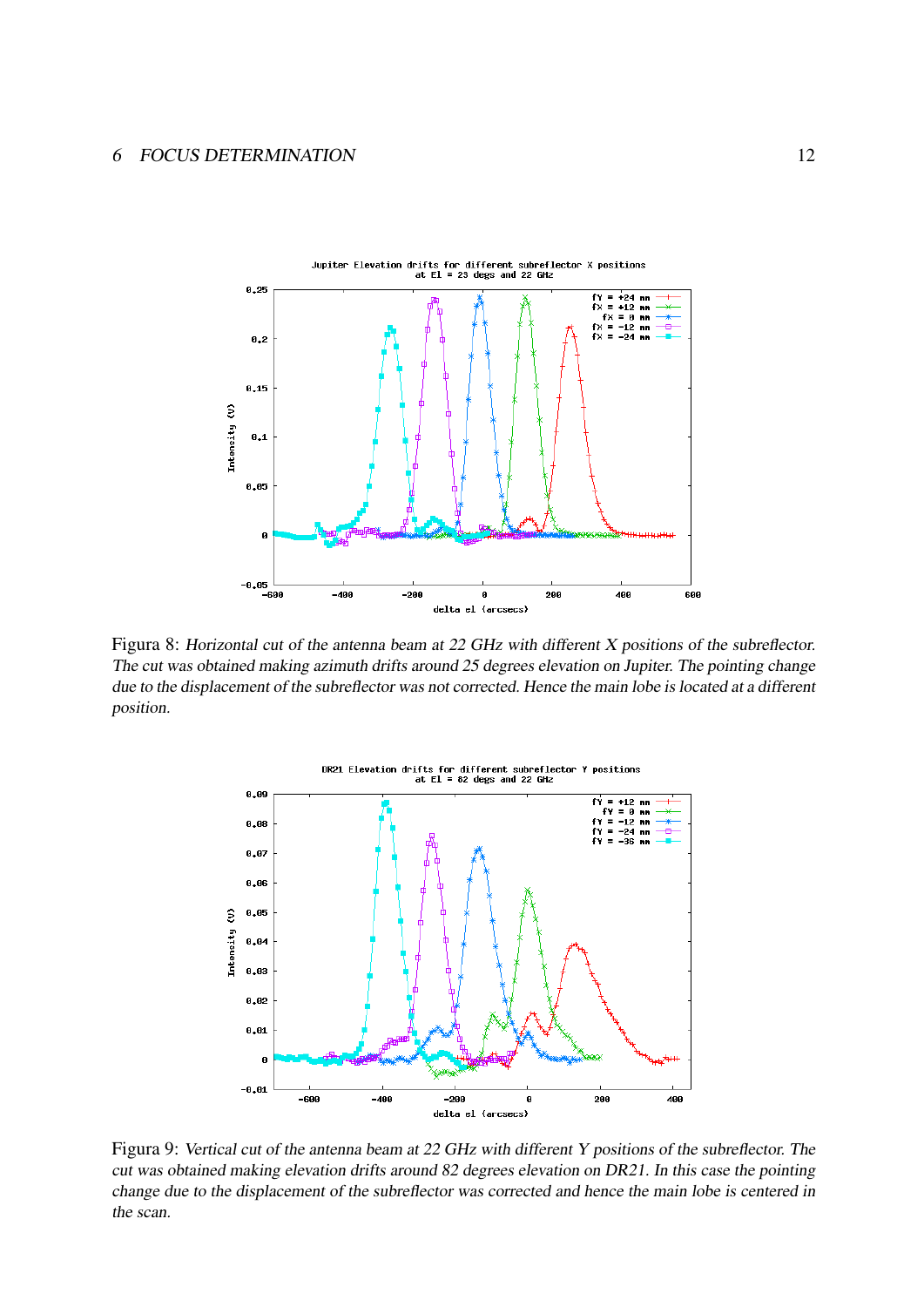

Figura 10: Vertical cut of the antenna beam at 22 GHz with different Y positions of the subreflector. The cut was obtained making elevation drifts around 82 degrees elevation on DR21. In this case the pointing change due to the displacement of the subreflector was corrected and hence the main lobe is centered in the scan.

the antenna is tilted towards the horizon. The most probable explanation is that the tetrapod support legs suffer a gravitational flexure, as it happens with a cantilever with one free end. We have investigated the behaviour of the subreflector along the Y axis by making drifts on cuasar 3C84 and on DR21. The result is shown in figure 11. We have fitted a cosine function to the data. Our best fit is:

$$
y \,[\text{mm}] = -40 + 60 \cos(el) \tag{1}
$$

where el is the elevation.

The subreflector shows a constant shift in the X axis, which does not depend on the elevation. Figure 12 depicts the intensity ratio between the secondary lobes and the main lobes at 25 and 75 degrees elevation for 5 different X values of the subreflector nominal center. A parabola can be fitted to the five points of each series. The maximum of the parabola is located at -6 mm.

#### 6.3. Focus. Pointing effects

We have also investigated the effect of the movements of the subreflector in the pointing of the antenna. Displacements of the subreflector in  $X$ , and  $Y$  and tilts around  $X$  and  $Y$  cause a pointing change. The pointing changes were obtained by fitting a line to 5 different positions of the subreflector for each of the 4 cases. Table 2 summarizes the pointing errors due to a change of position of the subreflector.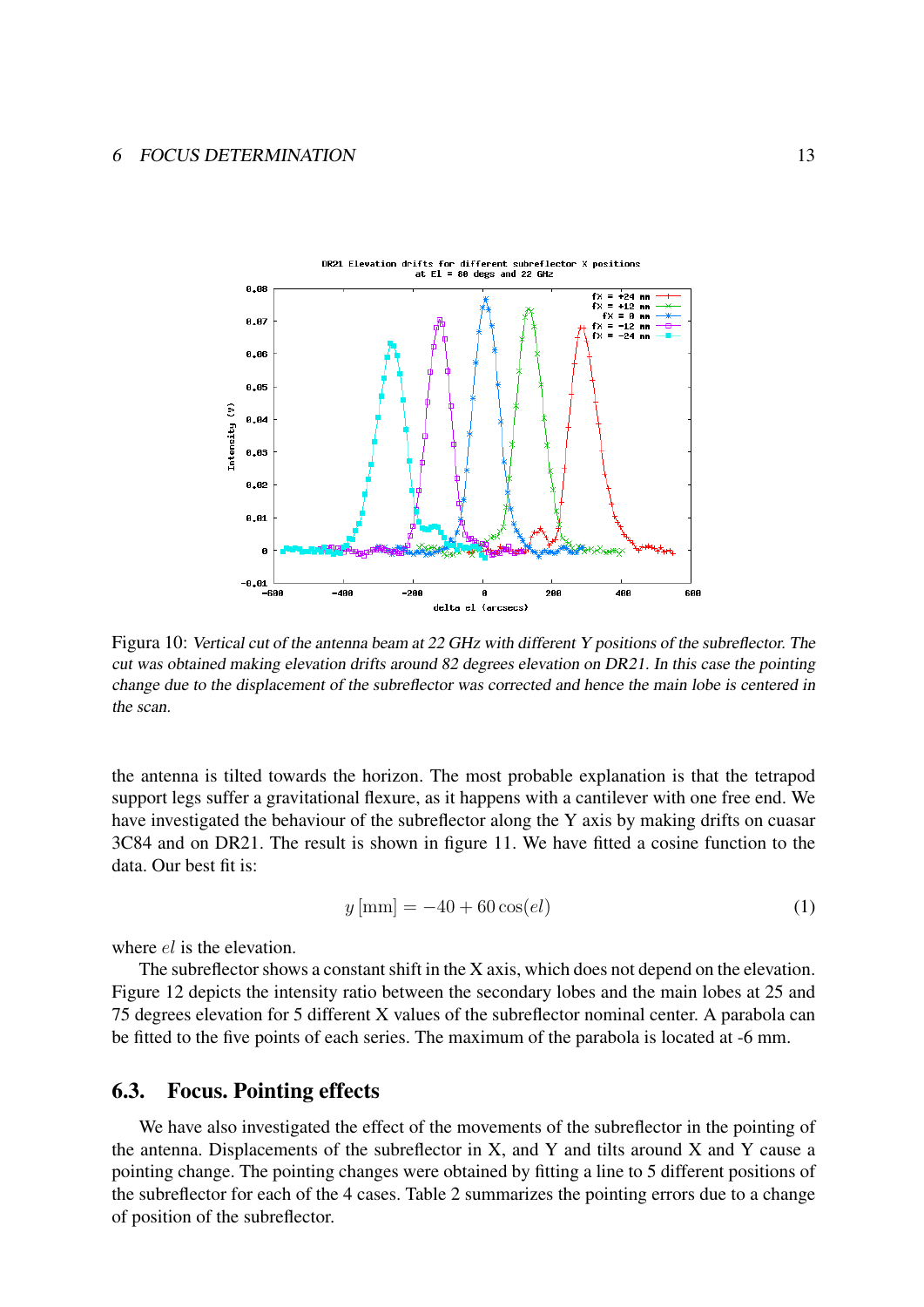

Figura 11: Best subreflector position along Y versus elevation. Values were obtained making pointing drifts on 3C84 and DR21. The resolution is limited by the wavelength and it is not possible to determine it better than 6 mm.



Figura 12: Main lobe secondary lobe intensity ratio at different elevations for different X subreflector positions. Values were obtained making pointing drifts on Jupiter (25°) and DR21 (75°). The resolution is limited by the wavelength and it is not possible to determine it better than 6 mm. The best value is  $X$  $= -6$  mm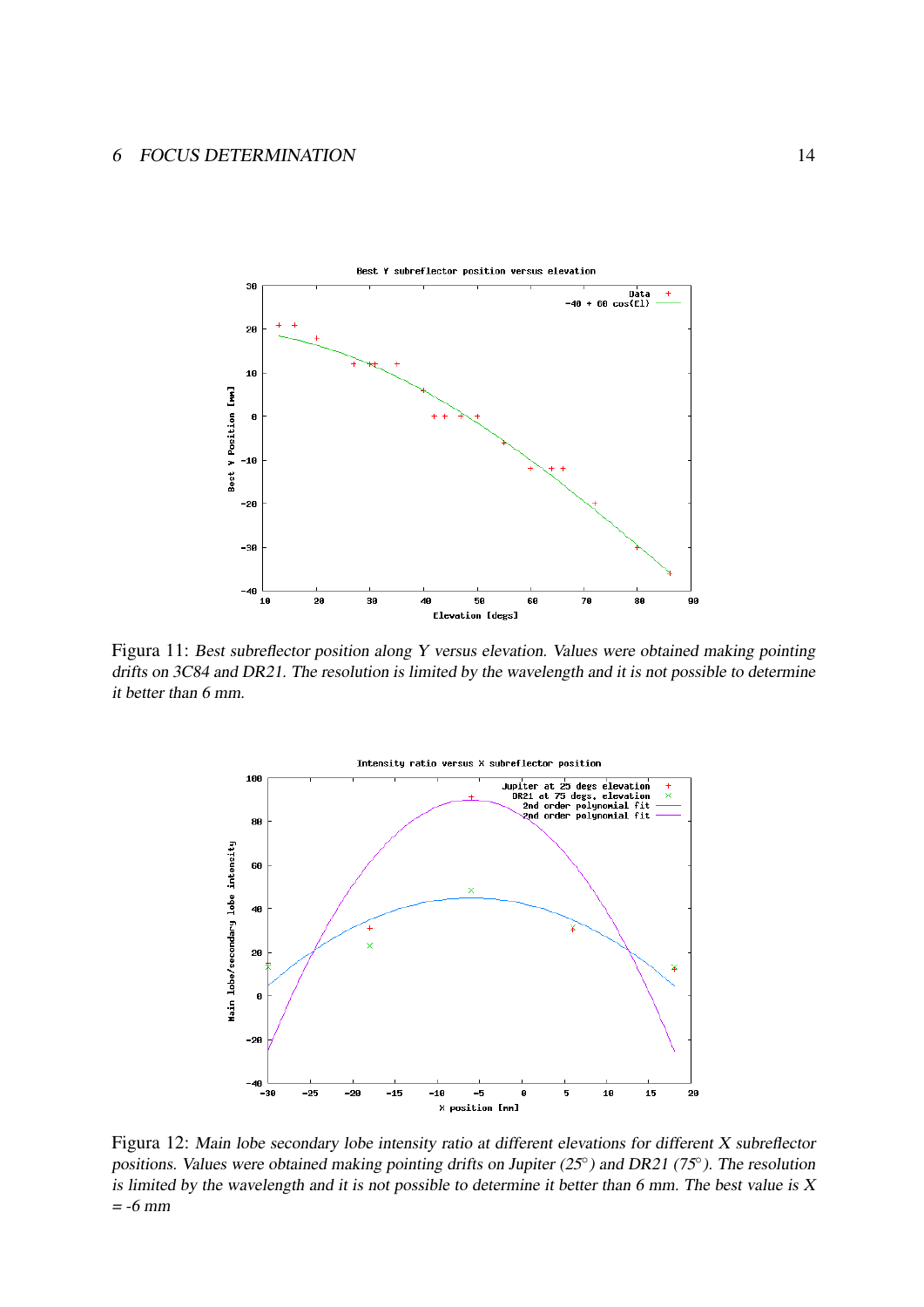#### 7 POINTING MODEL. SECOND ITERATION 15

| Subreflector change |                   | Units Col Az error (arcsecs) El error (arcsecs) |       |
|---------------------|-------------------|-------------------------------------------------|-------|
| X displacement      | 1 mm              |                                                 |       |
| Y displacement      | 1 mm              |                                                 |       |
| Tilt around X       | 1 arcsec $\theta$ |                                                 | 0.150 |
| Tilt around Y       | 1 arcsec $-0.150$ |                                                 |       |

Cuadro 2: Pointing errors due to radial displacements and tilts of the subreflector.

Surprisingly we have also noticed that Z focus displacements cause a pointing error. Figures 13 and 14 show a series of pointing scans on 3C84. Each block of the series was performed with 5 different Z positions. The series was done while tracking the source from horizon to the zenit. We can see a saw effect, which indicates a clear dependence of the pointing on the Z focus.



Figura 13: Azimuth and elevation error versus azimuth for 3C84 while periodically changing Z from -6 to 12 mm in steps of 6 mm.

### 7. Pointing model. Second iteration

After applying the focus corrections for Y and X the starting pointing model had to be modified to take into account these effects (see table 2.  $X = -6$  mm position for M2 causes a collimation pointing error in azimuth of 66 arcsecs. Equation 1 yields a correction of  $-440$ <sup>n</sup> for  $P_7$  and 660" for  $P_9$ .

Hence the new model parameter were:

$$
P_1 = 2570 \quad P_2 = 120 - 66 = 54 \quad P_7 = -460 - 440 = -900 \quad P_8 = 0 \quad P_9 = -280 + 660 = 380
$$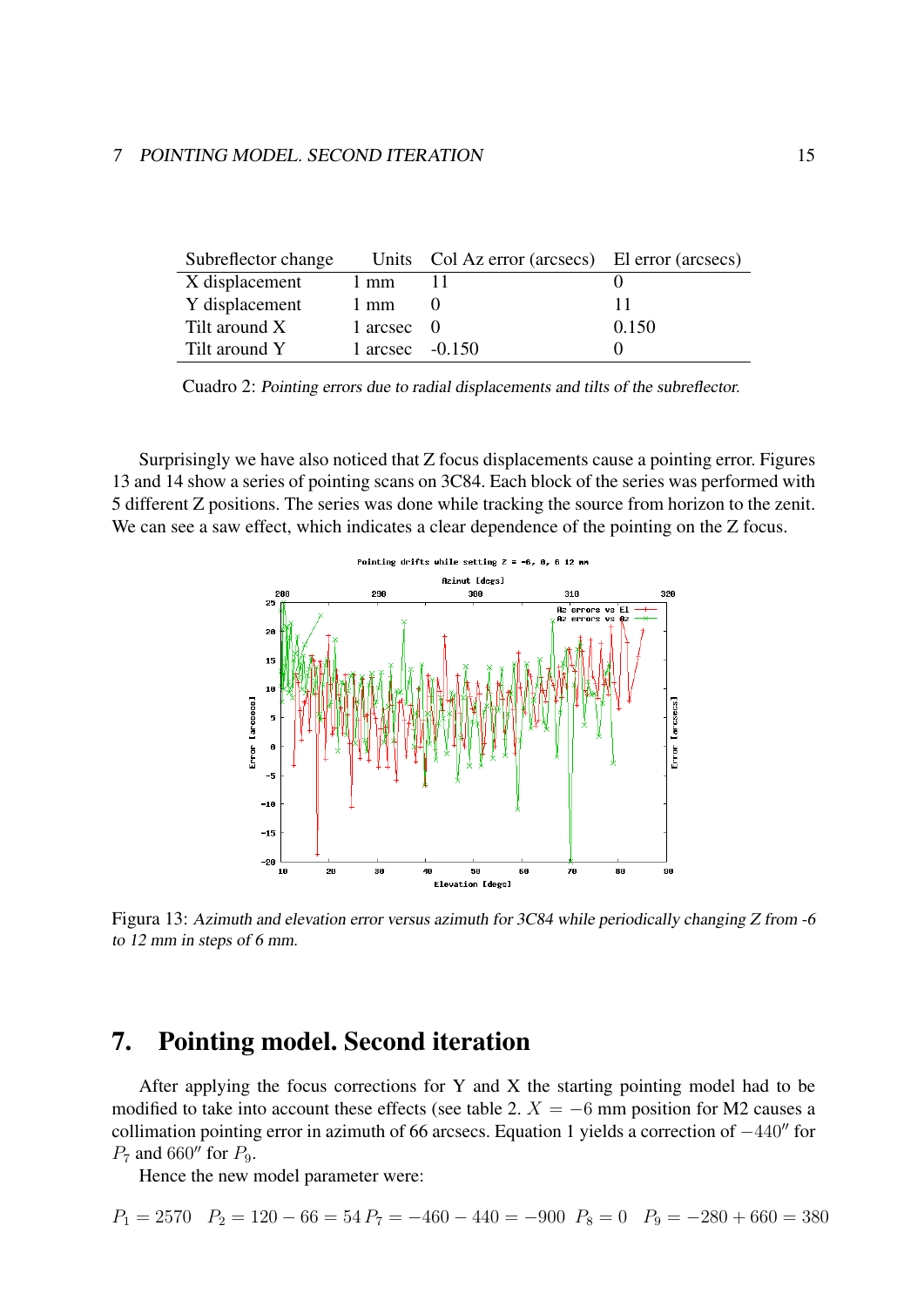

Figura 14: Azimuth and elevation error versus elevation for 3C84 while periodically changing Z from -6 to 12 mm in steps of 6 mm.

We tested this model on 5 different sources: Jupiter, Venus, DR21, 3C84, J1642+398, J2253+161 and the pointing error was better than 15 arcsecs all over the sky. We tried to determine the results with a pointing fit program and unfortunately this was unsucessful since the solution did not converge.

### 8. Efficiency, System temperature and SEFD

We have estimated the efficiency of the antenna versus elevation despite the current pointing errors and focus uncertainties. Figure 16 shows the normalized gain versus elevation but the result should be taken with caution and as preliminary estimation since pointing errors may affect the results. The gain drops towards high elevations.

The efficiency of the antenna was obtained at  $\sim 60$  degrees elevation using 3C84. By the end of february, the source was 11.3 Jy (private communication). To convert from voltages to antenna temperature (K) we placed a hot and cold load in front of the 22 GHz horn and detected the signals with the wideband OAY 14 continuum detector. Table 3 summarizes the system temperatures determined. Calibration was 29 K/Volt. The maximum detected voltage was 0.11 volts which corresponds to ∼3.2 K.

Hot temperature voltage ( $V_{hot}$ ) and cold temperature voltage ( $V_{cold}$ ) are:

$$
V_{hot} = K(T_{hot} + T_r) + V_0
$$
  

$$
V_{cold} = K(T_{cold} + T_r) + V_0
$$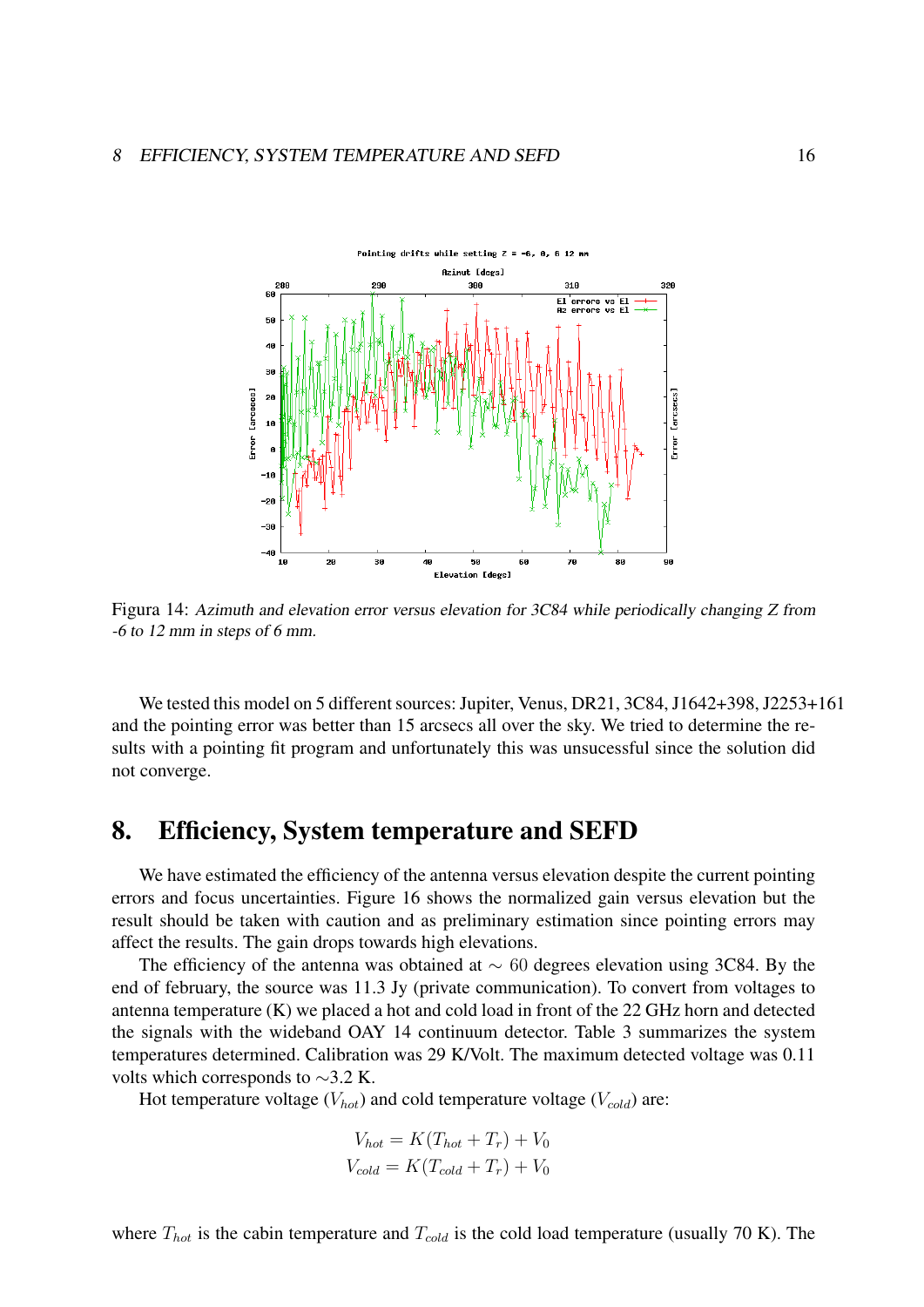

Figura 15: Pointing coverage. Observations were performed between March 28th and April 3rd 2008. Observed sources: Jupiter, Venus, DR21, 3C84, J1642+398, J2253+161



Figura 16: Normalized gain obtained observing DR21 and 3C84. Efficiency is ∼ 0,5 at the peak (see the text below in this section).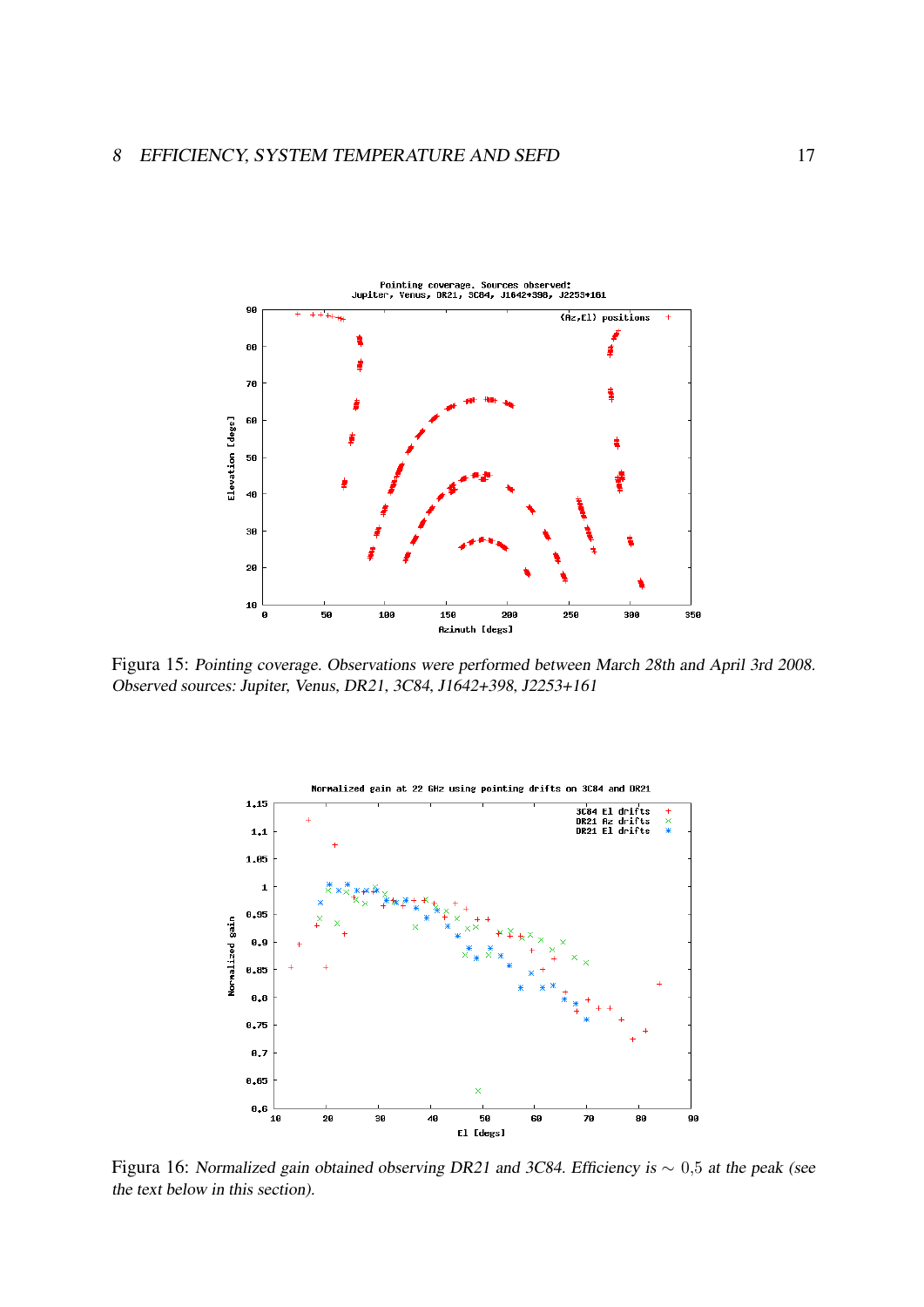|       |              | Cabin Temp. (C) Pol. Hot Temp. Voltage Cold Temp Voltage $T_{\text{receiver}}$ |      |
|-------|--------------|--------------------------------------------------------------------------------|------|
| 287.9 | $LCP$ 10.902 | 3.547 V                                                                        | 31 K |
| 288.0 | RCP 10.896   | 3.435 V                                                                        | 25 K |

Cuadro 3: Data obtained on 27/3/2008, previous to characterizing the CAL diode. The polarization here corresponds to the receiver, and does not match the one at the sky since radiation is reflected in an odd number of mirrors.

receiver temperature is:

$$
T_r = \frac{T_{hot}V_{cold} - T_{cold}V_{hot}}{V_{hot} - V_{cold}}
$$

The zero of the continuum detector was setup to be of the order of a few millivots and hence negligible. From the previous table we get a K/volt ratio of 26.5 K/volt. This ratio is only valid while the attenuators and gains are kept at the same level and cease to be valid if they change. The maximum 3C84 detected voltage was 0.11 volts which corresponds to  $\sim$ 2.9 K.

The flux/antenna temperature ratio depends on the antenna aperture efficiency:

$$
\eta_a = \frac{2K_B T_a}{A_g S_f \exp(-\tau A)} C_s^{-1} = 2{,}197 \frac{T_a[\text{K}]}{S_f[\text{Jy}]} C_s^{-1}
$$
\n(2)

where  $K_B$  is the Boltzmann constant,  $A_q$  is the antenna area (40m diameter),  $T_a$  the antenna temperature,  $S_f$  the source flux,  $\tau_a$  the atmospheric opacity, A the number of air masses from zenith, and  $C_s$  is a factor which depends on the source brightness distribution,

$$
C_s = \begin{cases} 1 + x^2 & \text{gaussian source} \\ \frac{x^2}{1 - \exp(-x^2)} & \text{disk source} \end{cases}
$$
 (3)

where,

$$
x = \frac{\theta(\text{''})}{\text{HPBW}(\text{''})}
$$
(4)

Since 3C84 is point like compared to the HPBW, we have assumed  $C_s = 1$ . If we neglect opacity:

$$
\eta_a = 2{,}197 \, Jy/K \, \frac{2{,}9K}{11{,}3Jy} = 0{,}56 \tag{5}
$$

However we can also suppose opacity is 0.07 at 22 GHz at zenith which amounts ∼1.07 at 60 degrees elevation:

$$
\eta_a = 2{,}197 \frac{2{,}9 \exp(0{,}07/\sin(el))}{11{,}3} \simeq 0{,}60 \tag{6}
$$

The RMS of the surface can be estimated assuming that the aperture efficiency depends on the blockage  $(\eta_b)$ , the illumination (taper plus spillover)  $(\eta_i)$  and the RMS of the reflector:

$$
\eta_a = \eta_b \,\eta_i \,\eta_{RMS} \tag{7}
$$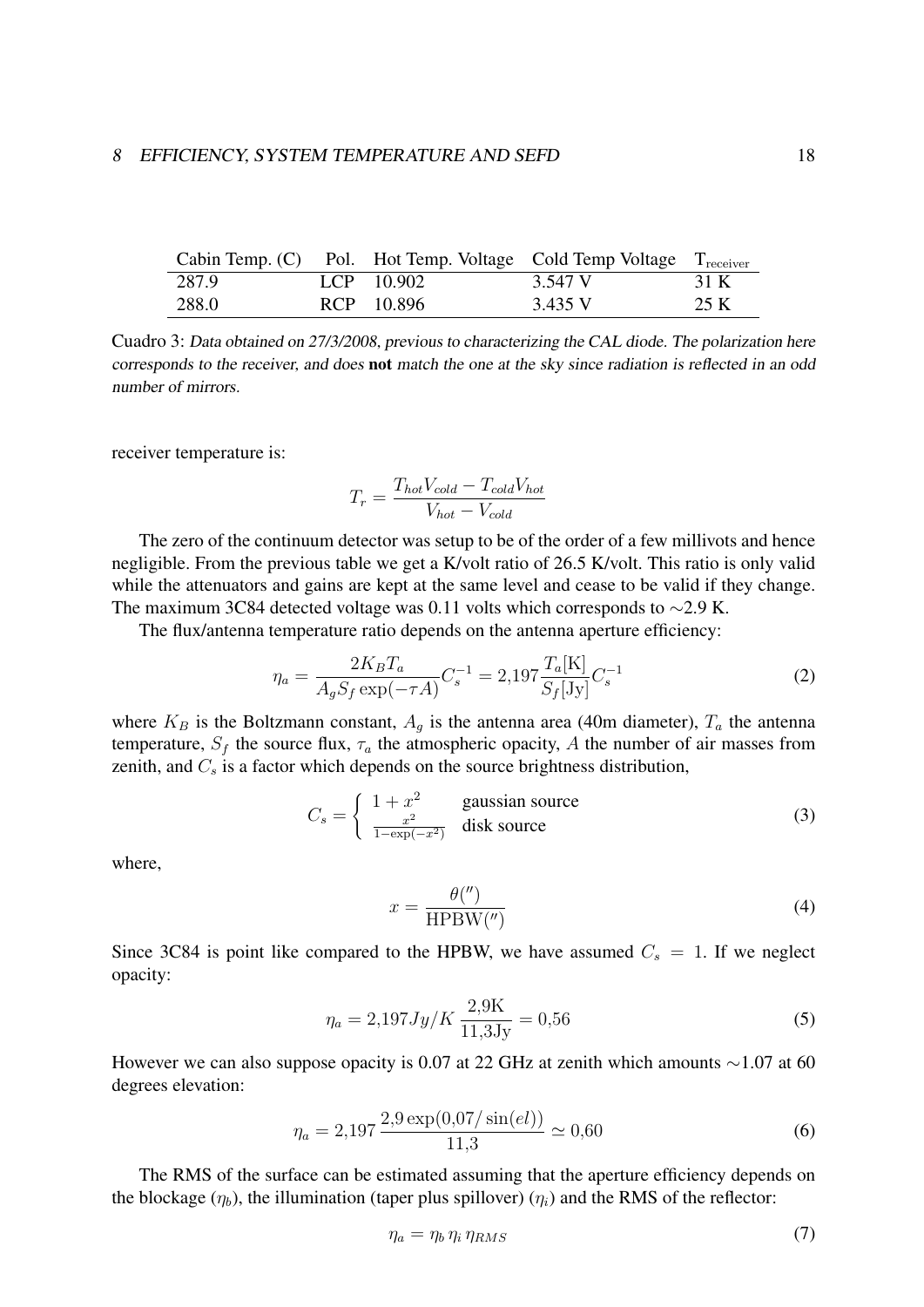#### 9 OPEN ISSUES AND PENDING TASKS 19

The blockage was estimated by de Vicente (1998) and it is supposed to be 0.92. The illumination efficiency is 0.78 (private communication from F. Tercero). Hence:

$$
\eta_{RMS} = \frac{\eta_b \,\eta_i}{\eta_a} = \frac{0.60}{0.920.78} = 0.84\tag{8}
$$

According to the Ruze formula the RMS of the surface relates to the efficiency as:

$$
\eta_{RMS} = \exp(-(4\pi\sigma_{rms}\lambda)^2))\tag{9}
$$

and

$$
\sigma_{rms} = \frac{\sqrt{-\ln(\eta_{RMS})}}{4\pi/\lambda} \tag{10}
$$

$$
= 430 \mu m \tag{11}
$$

System temperature was measured at 3 different elevations and results are summarized in table 4:

| Elevation $(°)$ Polarization |            | $T_{\rm sys}$ |
|------------------------------|------------|---------------|
| -89                          | <b>RCP</b> | 52 K          |
| 45                           | <b>RCP</b> | 58 K          |
| 15                           | <b>RCP</b> | 88 K          |

Cuadro 4: System temperature obtained on 27/3/2008, previous to characterizing the CAL diode.

SEFD is determined from the Tsys temperature and the antenna temperature (which strongly depends on the efficiency):

$$
SEFD = S_f \frac{T_{sys}}{T_a} \tag{12}
$$

From 3C84 antenna temperature  $(2.9 K)$  and a Tsys of 58 K at  $45^\circ$ :

$$
SEFD = 11,3 \frac{58}{2,9} = 226 \text{ Jy}
$$
 (13)

All the previous numbers are too uncertain to be definitive and should be rechecked with different calibrators, an accurate model for the atmosphere opacity and skydips. They are reported here as a preliminary estimate.

### 9. Open issues and pending tasks

The following issues should be addressed in a future report regarding the 40m behaviour at 22 GHz.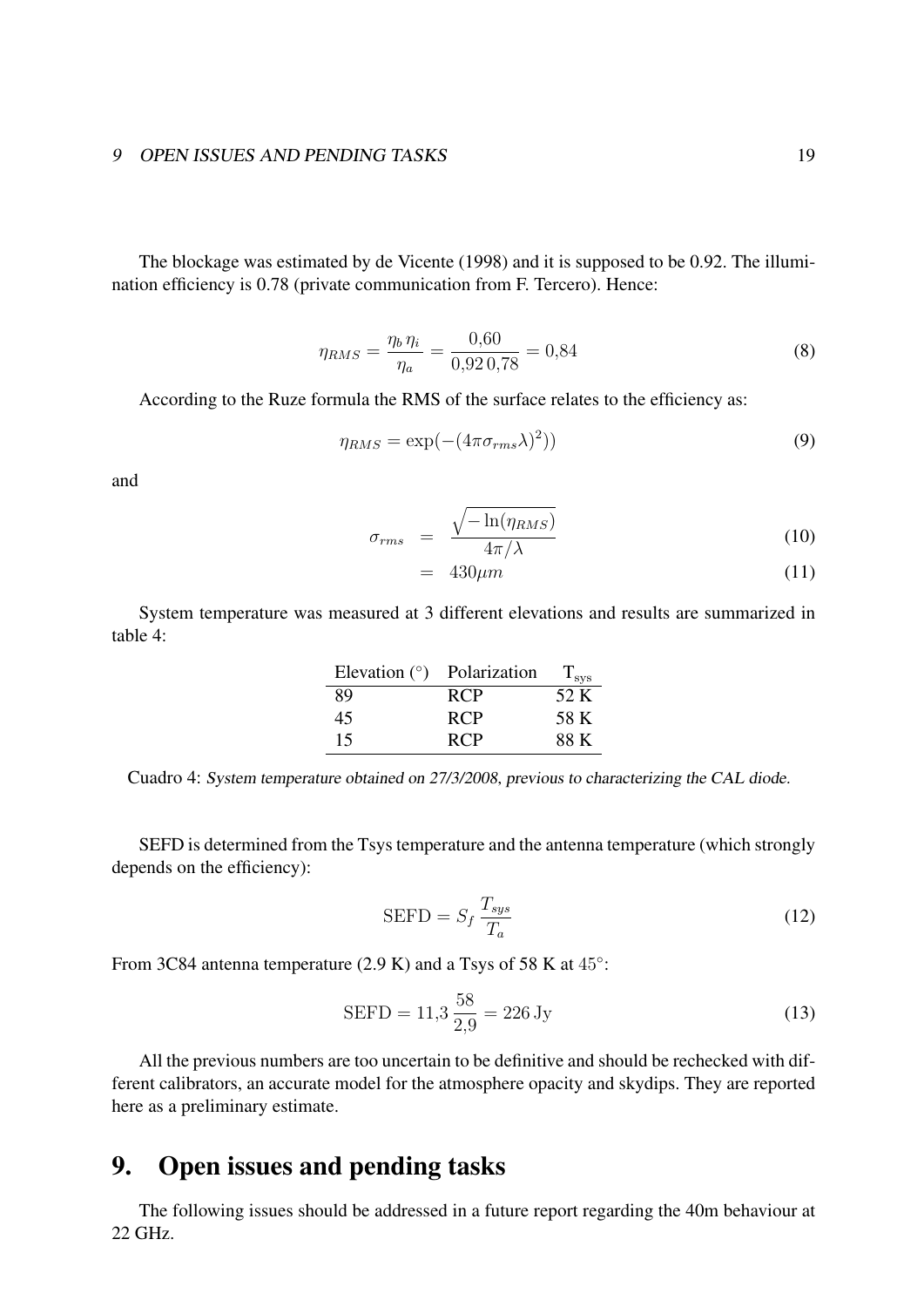#### 9 OPEN ISSUES AND PENDING TASKS 20

One of the most important pending problems is the different pointing errors obtained when the antenna tracks a source from zenith to the horizon (downwards) than from the horizon to the zenith (upwards). This behaviour can be seen in figure 17 which shows elevation errors obtained from pointing drifts on 3C84 from the zenith towards the horizon and immediately after on DR21 from the horizon to the zenith. Errors may differ as much as 40 arcsecs for the same elevation. Azimuth is different for both sources but this error was checked by pointing on the same source at mid elevation and moving the antenna from upwards and from downwards.



Figura 17: Elevation errors obtained from elevation drifts on 3C84 (downwards) and DR21 (upwards). The drifts were done with a Z focus value that maximized the intensity of the signal.

- The lack of convergence when using a pointing program to solve for the pointing model should be studied carefully. This lack of convergence is possibly associated to the problem described in the previous item. It might be possible that problems with pointing are mitigated after the installation of the second encoder.
- $\blacksquare$  The pointing change as a function of an axial displacement (along Z) of the subreflector should be studied deeply once the previous item is solved.
- We have observed jumps in the detected power while making drifts for determining the focus and pointing of the 40 m. Figure 18 shows an example. We have not identified wether this detected power changes are due to interferences or to gain changes in the receiving chain. No easy correlation between the antenna position and the presence of jumps has been observed.
- Skydips should be performed at different frequencies and good weather conditions to determine the opacity and forward eficciency of the antenna.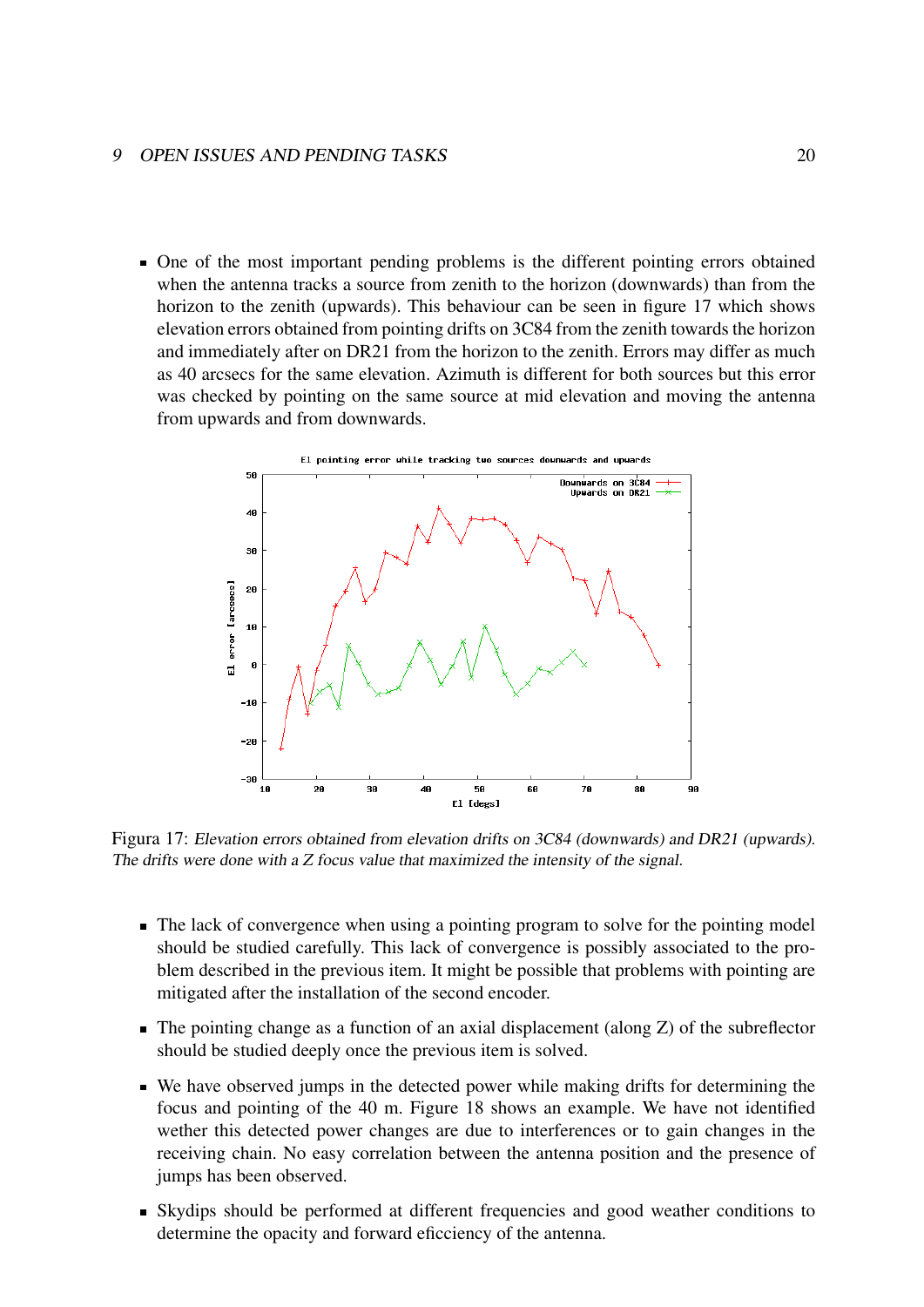- Amplitude calibration should be revisited once the CAL diode temps are provided along the observing band.
- The error pattern, beam shape and main beam eficciency should be determined.



Figura 18: Example of erratic intensity jumps for a horizontal drift on 3C84 taken on 24-03-2008 at an azimuth of 78 degs and elevation of 69.4. Intensity is in volts.

### **Referencias**

- [1] J. W. M. Baars. IEEE Trans. Antennas Propag., Vol. AP-21, p. 461 474, 1973.
- [2] P. Planesas. "Corrección por refracción atmosférica para el radiotelescopio de 40m del CAY". IT-OAN 2003-2
- [3] P. de Vicente. "Eficiencia por bloqueo en un paraboloide. Antena de 40 m.". IT-OAN-1998-10.
- [4] P. de Vicente. "Nuevo emplazamiento de la antena GPS en el CAY". IT-OAN-2005-9
- [5] P. de Vicente, R. Bolaño, L. Barbas. "Primera prueba con el sistema de control del radiotelescopio de 40m. Observaciones". IT-OAN 2007-8
- [6] P. de Vicente. "Deconstructing a pointing model". IT-OAN-2008-27
- [7] I. Malo, J.A. López Fernández, M. Azuaga, J. Fernández. "Medidas del Receptor de 22 GHz". IT-OAN 2006-4